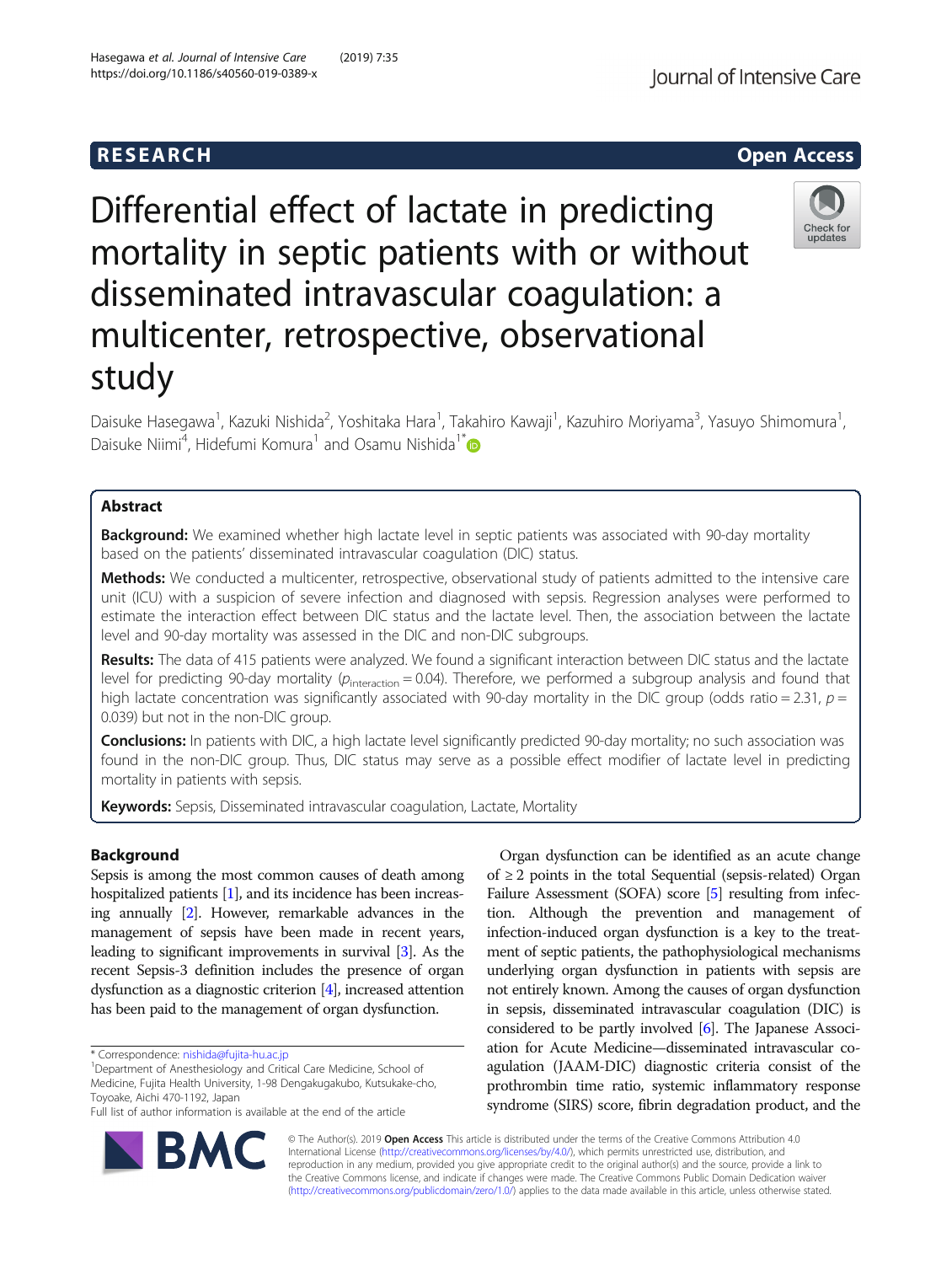count and/or reduction rate of platelets [\[7](#page-5-0)]. This scoring system was created for diagnosing septic DIC and was shown to have a good prognostic value for predicting mortality in patients with sepsis  $[8]$  $[8]$ . The defining characteristic of this score is that it reflects the intensity of inflammation and severity of coagulopathy based on the concept of crosstalk between coagulation and inflammation [[9](#page-5-0)].

Although lactate is known to be an anaerobic metabolite and is considered to be a good predictor of sepsis severity, its elevation can occur for various other causes aside from sepsis. However, lactate level elevation coupled with severe inflammation and coagulopathy may reflect the early phase of organ dysfunction as microcirculatory dysfunction caused by persistent microthrombosis can induce a reduction in blood flow to the tissues and cause organ dysfunction in a later phase. Therefore, we hypothesized that using the lactate value in predicting mortality varies according to coagulation condition. In this study, we evaluated the usefulness of the lactate level in predicting mortality among patients with sepsis, based on the presence or absence of DIC.

### Methods

This retrospective observational study was conducted at a Japanese university hospital and a Japanese community hospital (Fujita Health University Hospital and Nishichita General Hospital, respectively). A total of 415 patients aged  $\geq$  18 years who were admitted to the intensive care unit (ICU) with the suspicion of severe infection and diagnosed with sepsis with the use of the Sepsis-3 definition between January 2013 and December 2017 were selected for this study (between May 2015 and December 2017 in Nishichita General Hospital since the ICU in the hospital was established in May 2015). Our primary endpoint was 90 day mortality, and our secondary endpoint was 28-day mortality. Based on previous literature, we defined a suspicion of severe infection based on a combination of culture sampling and the initiation of antibiotic treatment. If the antibiotic was given prior to the culture, the culture sample must have been obtained within 24 h. If the culture sampling occurred first, the antibiotic must have been ordered within 72 h  $[10]$ . The exclusion criterion was unknown outcomes (alive or dead within 90 days).

We collected data on the patients' medical history, physical examination results, and laboratory results from a retrospective review of medical records. Table 1 shows the classification according to the JAAM-DIC scoring system [\[7](#page-5-0)].

SIRS was defined according to the American College of Chest Physicians/Society of Critical Care Medicine [[11\]](#page-5-0) criteria. Scoring  $\geq$  4 points on the JAAM-DIC scale was the qualifying criterion for a diagnosis of DIC.

Lactate levels were measured at the time of admission to the intensive care unit, and we chose a cutoff value of Table 1 Japanese Association for Acute Medicine—disseminated intravascular coagulation scoring

system

|                                                                    | Score    |
|--------------------------------------------------------------------|----------|
| SIRS score                                                         |          |
| $\geq$ 3                                                           | 1        |
| $() - ?$                                                           | 0        |
| Platelet count                                                     |          |
| $< 80 \times 10^{9}$ /L or $> 50\%$ decrease within 24 h           | 3        |
| $\geq$ 80 < 120 × 10 <sup>9</sup> /L or > 30% decrease within 24 h | 1        |
| $\geq 120 \times 10^{9}$ /I                                        | 0        |
| Prothrombin time (value of patient/normal value)                   |          |
| $\geq$ 1.2                                                         | 1        |
| < 1.2                                                              | 0        |
| Fibrin/fibrinogen degradation products                             |          |
| $\geq$ 25 mg/L                                                     | 3        |
| $≥10 < 25$ mg/L                                                    | 1        |
| $< 10$ mg/L                                                        | 0        |
| Diagnosis                                                          |          |
| Disseminated intravascular coagulation                             | $\geq 4$ |

SIRS systemic inflammatory response syndrome

4 mmol/L for lactate because a lactate value equal or more than 4 mmol/L was demonstrated to be an independent risk factor for mortality in sepsis [\[12](#page-5-0)]. We classified patients with a lactate value  $\geq 4$  mmol/L as "high lactate." Similarly, we classified patients with a lactate value < 4 mmol/L as "low lactate."

Our hypothesis was to examine whether the effect of lactate on 90-day mortality depends on DIC/non-DIC status. In this study, this corresponds to the interaction effect between lactate and DIC status. Thus, we assessed for an interaction effect in the multivariable logistic regression model adjusted for age, sex, and SOFA score. To examine the actual relationship between lactate and 90-day mortality, additional subgroup analysis stratified by DIC status is required [\[13](#page-5-0)]. In addition, we conducted Cox proportional hazard regression analysis to confirm the main effect of lactate performance on mortality in each DIC/non-DIC group, with survival up to 90 days as the time variable. Covariates included age, sex, and SOFA score, which were identical to those included in the multiple logistic regression model [[13](#page-5-0)]. The numerical values in the text and tables represent the median (interquartile range) unless otherwise noted. A  $p$  value  $<0.05$  was considered statistically significant. All statistical analyses were performed using EZR (version 1.31; Saitama Medical Center, Jichi Medical University, Saitama, Japan), which is a graphical user interface for R (version 3.2.2; R Foundation for Statistical Computing, Vienna, Austria) [[14\]](#page-5-0).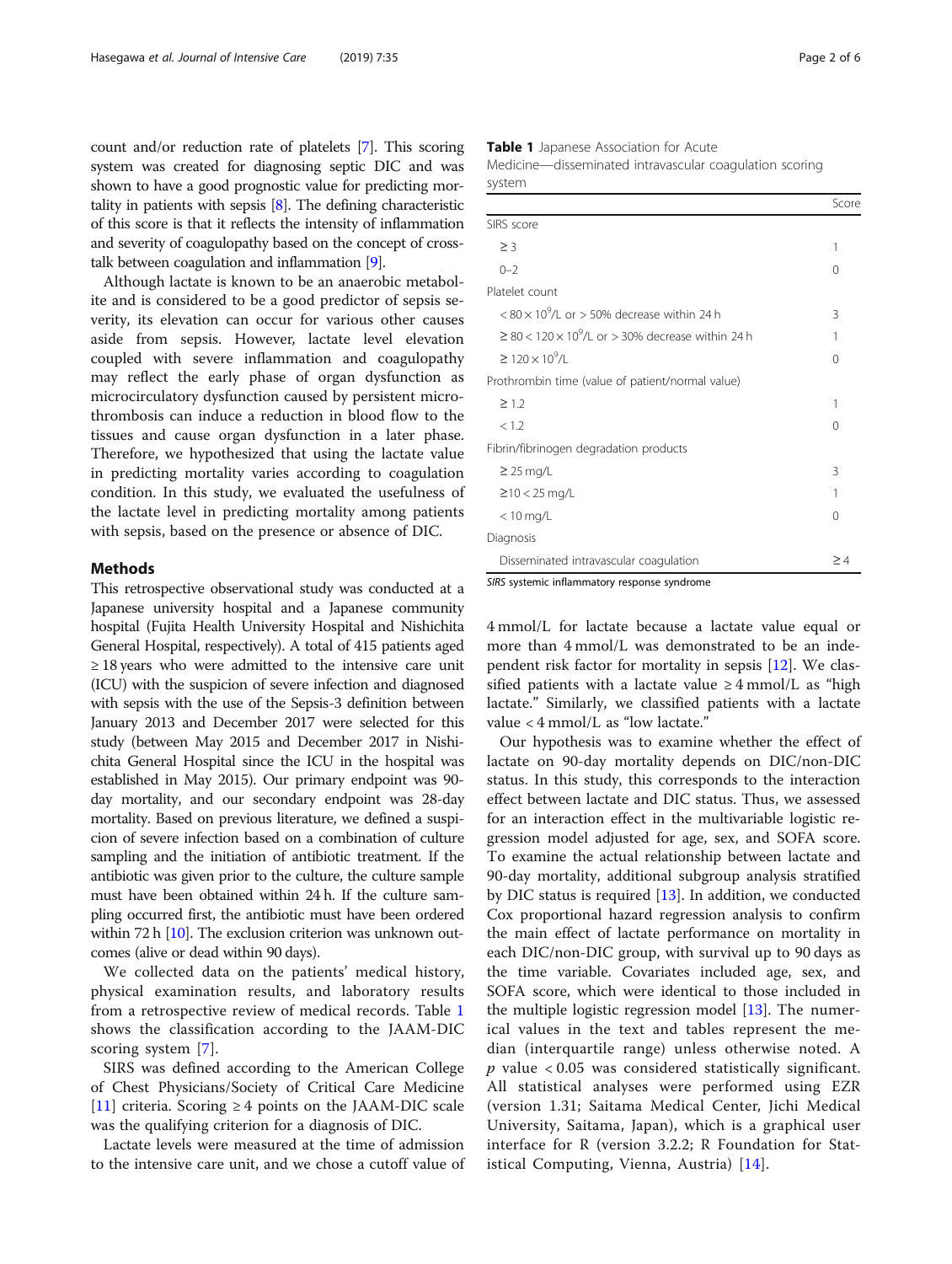Due to the anonymous nature of the data, the requirement for informed consent was waived. The study protocol was approved by the institutional review board of Fujita Health University and Nishichita General Hospital (approval no. HM18–190 and 30–25, respectively).

## Results

On the basis of the exclusion criteria, 76 patients were excluded (57 patients from Fujita Health University Hospital and 19 from Nishichita General Hospital), and finally, 415 patients were included in this study (346 patients from Fujita Health University Hospital and 69 from Nishichita General Hospital). Figure 1 shows a flow diagram of this research. Table [2](#page-3-0) displays the baseline characteristics of all patients included in this study by DIC status.

The subjects included 281 men and 134 women with a median age of 72 (range, 62.5–78) years. Their median SOFA score was 7.0 (4.0–11); the median Acute Physiology and Chronic Health Evaluation (APACHE) II score [[15\]](#page-5-0) was high, at 23 (17–30). The patients' median lactate level was also high, at 1.7 (1.1–3.3) mmol/L. The 28-day and 90-day mortality rates were 14.5% and 26.3%, respectively.

Tables [3](#page-3-0) and [4](#page-3-0) show the adjusted odds ratios (ORs) for DIC defined by JAAM-DIC score and high lactate value in predicting 28- and 90-day mortality, respectively.

After adjusting for age, sex, and SOFA score, the DIC defined by JAAM-DIC score  $\geq$  4 was significantly associated with 90-day mortality (OR = 2.2, 95% CI 1.27-3.8,  $p = 0.005$ ). By contrast, a high lactate value was not significantly associated with either 28- or 90-day mortality (OR = 0.73, 95% CI 0.2–2.67,  $p = 0.635$  and OR = 0.54, 95% CI 0.18–1.68,  $p = 0.289$ , respectively). The results further revealed a statistically significant interaction

between the DIC status and lactate value for predicting 90-day mortality ( $p_{interaction} = 0.04$ ) (Table [4\)](#page-3-0).

Therefore, we performed subgroup analyses classified by the presence or absence of DIC. Tables [5](#page-4-0) and [6](#page-4-0) display the adjusted ORs for the lactate value as a predictor of 28- and 90-day mortality, respectively, in the DIC group using the multivariable logistic regression model.

Although high lactate level was not significantly associated with  $28$ -day mortality (OR = 1.47, 95% CI 0.6–3.59,  $p = 0.4$ ), it was significantly associated with 90-day mortality in the DIC group (OR = 2.31, 95% CI 1.04–5.13,  $p = 0.039$ ).

Tables [7](#page-4-0) and [8](#page-4-0) show the adjusted ORs for a high lactate value in predicting 28- and 90-day mortality, respectively, in the non-DIC group using the multivariable logistic regression model.

Similar to the DIC group, a high lactate value was not significantly associated with 28-day mortality in the non-DIC group  $(OR = 0.67, 95\% \text{ CI } 0.18-2.5, p = 0.555)$ . It was also not significantly associated with 90-day mortality in the non-DIC group (OR =  $0.49$ , 95% CI 0.16-1.54,  $p = 0.223$ ). As for the results of the Cox proportional hazard regression analysis with 90-day follow-up periods, the hazard ratio for lactate in the DIC group was 1.82 (95% CI 1.07-3.10,  $p = 0.028$ ), whereas the hazard ratio for lactate in the non-DIC group was 0.58 (95% CI  $0.20-1.62$ ,  $p = 0.296$ ).

## **Discussion**

We examined whether changes in lactate level were useful for predicting mortality based on the patient's DIC status, as defined by the JAAM-DIC diagnostic criteria. We found that a high lactate value was associated with 90-day mortality in the DIC group only.

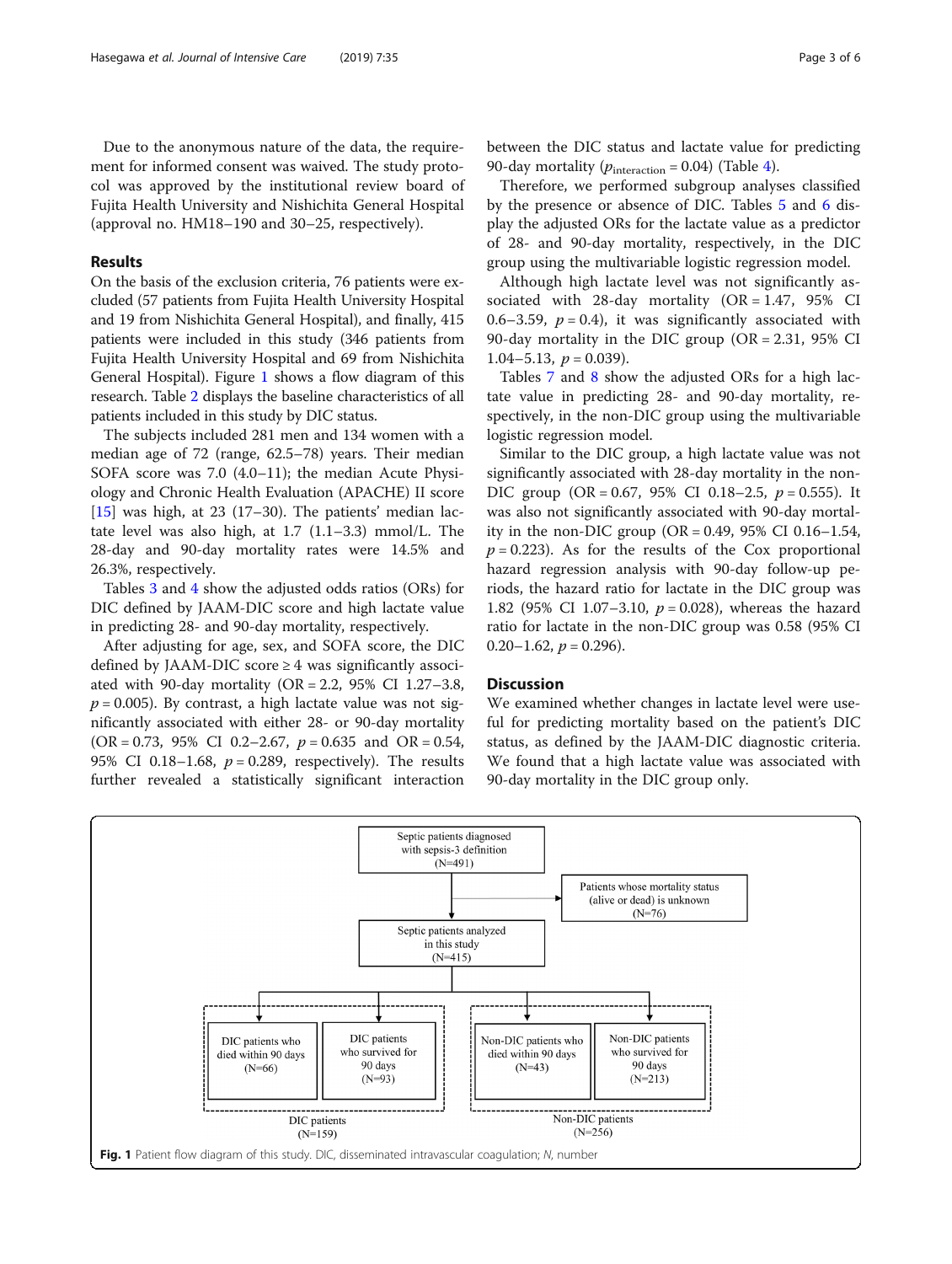<span id="page-3-0"></span>**Table 2** Baseline characteristics of all patients included in this study by DIC status ( $N=415$ )

| Parameter                   | All $(n = 415)$   | DIC group $(n = 159)$ | Non-DIC group ( $n = 256$ ) | $p$ value |
|-----------------------------|-------------------|-----------------------|-----------------------------|-----------|
| Men, n/%                    | 281/68%           | 111/70%               | 170/66%                     | 0.518     |
| Age, years                  | 72 (63-78)        | 71 (64-79)            | $72(62 - 77)$               | 0.6715    |
| BMI                         | $21(18.5 - 23.6)$ | 21 (18.4 - 23.7)      | $21(18.6 - 23.5)$           | 0.9842    |
| SOFA score                  | $7(4-11)$         | $10(7-13)$            | $6(3-9)$                    | < 0.001   |
| SIRS score                  | $2(2-3)$          | $3(2-3)$              | $2(1-3)$                    | < 0.001   |
| APACHE II score             | $23(17-30)$       | $26(20-35)$           | $21(16-28)$                 | < 0.001   |
| Lactate value, mmol/L       | $1.7(1.1-3.3)$    | $2.6(1.3-4.6)$        | $1.6(1.0-2.6)$              | < 0.001   |
| Source of sepsis            |                   |                       |                             |           |
| Abdominal, n/%              | 158/38%           | 59/37%                | 99/39%                      | 0.756     |
| Respiratory, n/%            | 134/32%           | 49/31%                | 85/33%                      | 0.666     |
| Intravascular, n/%          | 45/11%            | 18/11%                | 27/11%                      | 0.871     |
| Skin/joint, n/%             | 42/10%            | 8/5.0%                | 34/13%                      | 0.007     |
| Urinary tract, n/%          | 18/4.3%           | 13/8.2%               | 5/2.0%                      | 0.005     |
| Central nervous system, n/% | 4/0.97%           | 1/0.62%               | 3/1.2%                      | > 0.999   |
| Unknown, n/%                | 14/3.4%           | 11/6.9%               | 3/1.2%                      | 0.003     |
| ICU stay, days              | $7(4.0-13)$       | $9(5.0 - 18)$         | $6(3.8-11)$                 | < 0.001   |
| Hospital stay, days         | 49 (24-99)        | $50(26-93)$           | 49 (23-101)                 | 0.658     |
| 28-day mortality, n/%       | 60/14.5%          | 35/22.0%              | 25/9.8%                     | < 0.001   |
| 90-day mortality, n/%       | 109/26.3%         | 66/41.5%              | 43/16.8%                    | < 0.001   |

Data are presented as median and interquartile ranges (25–75% percentile) or as absolute frequencies with percentages. APACHE Acute Physiology and Chronic Health Evaluation, BMI body mass index, JAAM-DIC Japanese Association for Acute Medicine—disseminated intravascular coagulation, ICU stay intensive care unit stay, SIRS systemic inflammatory response syndrome, SOFA Sequential (sepsis-related) Organ Failure Assessment

Although we did not find a statistically significant relationship between lactate level and 90-day mortality, which some previous studies have found, we detected a difference in the association between lactate and 90-day mortality between the DIC and non-DIC groups. Since previous studies did not clarify the proportion of septic DIC patients based on Sepsis-3 and JAAM-DIC diagnostic criteria, it may be possible that previous studies which found an association between lactate and predicted mortality included a higher proportion of septic DIC patients compared to studies which did not detect lactate's predictive value of mortality. To the best of our knowledge, this is the first reported study to have investigated the predictive value of lactate for mortality based on DIC status in septic patients. Previous studies have focused on a single parameter; thus, a strength of our investigation is that we examined the ability of lactate level to predict mortality based on stratification by DIC status.

Although the mechanisms underlying organ dysfunction in patients with sepsis remain poorly understood, DIC is

Table 3 Odds ratios of the DIC and high lactate value in predicting 28-day mortality

| Parameter            | Odds ratio | 95% CI        | p value |
|----------------------|------------|---------------|---------|
| <b>DIC</b>           | 1.72       | $0.87 - 3.39$ | 0.121   |
| High lactate level   | 0.73       | $0.2 - 2.67$  | 0.635   |
| Age                  | 1.04       | $1.01 - 1.06$ | 0.009   |
| Male                 | 1.65       | $0.85 - 3.2$  | 0.137   |
| SOFA score           | 1.08       | $1 - 1.16$    | 0.062   |
| DIC and high lactate | 2.06       | $0.44 - 9.57$ | 0.355   |

The model was adjusted for age, sex, and SOFA score

DIC: JAAM-DIC score, Japanese Association for Acute Medicine—disseminated intravascular coagulation score, ≥ 4. High lactate level: lactate value ≥ 4 mmol/L

CI confidence interval, SOFA Sequential (sepsis-related) Organ Failure Assessment

|                  |  |  |  |  |  | <b>Table 4</b> Odds ratio of the DIC and lactate value in predicting |  |
|------------------|--|--|--|--|--|----------------------------------------------------------------------|--|
| 90-day mortality |  |  |  |  |  |                                                                      |  |

| Parameter            | Odds ratio | 95% CI         | p value |  |  |  |
|----------------------|------------|----------------|---------|--|--|--|
| DIC                  | 2.2        | $1.27 - 3.8$   | 0.005   |  |  |  |
| High lactate level   | 0.54       | $0.18 - 1.68$  | 0.289   |  |  |  |
| Age                  | 1.03       | $1.01 - 1.05$  | 0.005   |  |  |  |
| Male                 | 1.53       | $0.9 - 2.59$   | 0.113   |  |  |  |
| SOFA score           | 1.06       | $1.0 - 1.13$   | 0.067   |  |  |  |
| DIC and high lactate | 4.13       | $1.07 - 15.97$ | 0.04    |  |  |  |
|                      |            |                |         |  |  |  |

The model was adjusted for age, sex, and SOFA score

DIC: JAAM-DIC score, Japanese Association for Acute Medicine—disseminated intravascular coagulation score, ≥ 4. High lactate level: lactate value ≥ 4 mmol/ L. CI confidence interval, SOFA Sequential (sepsis-related) Organ Failure Assessment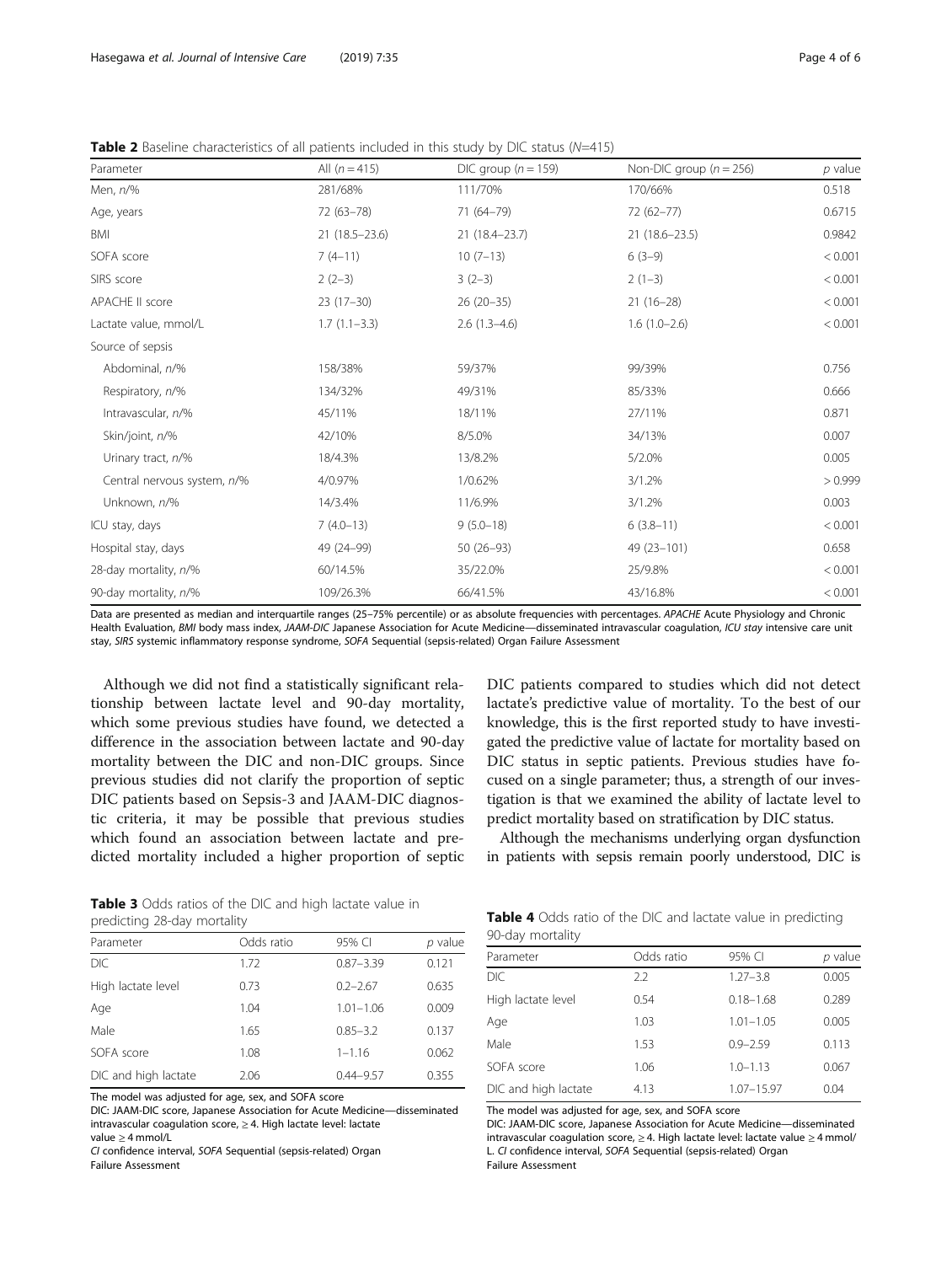<span id="page-4-0"></span>Table 5 Odds ratio of the lactate value in predicting 28-day mortality in the DIC group

| Parameter          | Odds ratio | 95% CI        | p value |
|--------------------|------------|---------------|---------|
| High lactate level | 1.47       | $0.6 - 3.59$  | 0.4     |
| Age                | 1.02       | $0.99 - 1.05$ | 0.193   |
| Male               | 13         | $0.54 - 3.13$ | 0.555   |
| SOFA score         | 11         | $0.99 - 1.22$ | 0.071   |

The model was adjusted for age, sex, and SOFA score

High lactate level: lactate value ≥ 4 mmol/L

CI confidence interval, DIC disseminated intravascular coagulation, SOFA

Sequential (sepsis-related) Organ Failure Assessment

thought to be partly involved in organ dysfunction pathogenesis in sepsis [\[6\]](#page-5-0). The Sepsis-3 guidelines define sepsis as life-threatening organ dysfunction caused by a dysregulated host response to infection [\[4\]](#page-5-0). Recently, researchers investigated the possible molecular biologic mechanisms of organ dysfunction caused by a dysregulated host response to infection. As one of the innate immune response systems, neutrophil extracellular traps (NETs) [\[16\]](#page-5-0) released by neutrophils seem to play a role in early host defense against bacterial dissemination. NETs capture bacteria by forming immunothrombosis in local areas [[17](#page-5-0)]. However, uncontrolled, excessive immunothrombosis involving severe inflammation may lead to DIC and possibly cause organ dysfunction by preventing adequate blood supply to the tissues [[18](#page-5-0)]. In addition, activated platelets induce NETs to ensnare bacteria in septic blood [[19](#page-5-0)]. It has also been shown that platelets and NETs cooperate to form blood clots in vitro [\[20\]](#page-5-0). The JAAM-DIC score includes all concepts related to a dysregulated host response that can be caused by excessive immunothrombosis and subsequent microcirculatory disorder which, theoretically, could lead to organ dysfunction.

Lactate values can be elevated for various reasons in sepsis. In addition to hypoxemia, mitochondrial insufficiency in metabolizing pyruvate, caused by excessive stress, can cause an elevation of lactate levels in septic patients. However, by combining the lactate value with the JAAM-DIC score, patients with poor prognoses and potential subsequent organ dysfunction could be detected at an earlier phase. This could explain why

Table 6 Odds ratio of the lactate value in predicting 90-day mortality in the DIC group

| Parameter          | Odds ratio | 95% CI        | p value |
|--------------------|------------|---------------|---------|
| High lactate level | 2.31       | $1.04 - 5.13$ | 0.039   |
| Age                | 1.02       | $0.99 - 1.04$ | 0.195   |
| Male               | 1.09       | $0.53 - 2.26$ | 0.81    |
| SOFA score         | 1.07       | $0.98 - 1.17$ | 0.143   |

The model was adjusted for age, sex, and SOFA score

High lactate level: lactate value ≥ 4 mmol/L

CI confidence interval, DIC disseminated intravascular coagulation, SOFA

Sequential (sepsis-related) Organ Failure Assessment

Table 7 Odds ratio of the lactate value in predicting 28-day mortality in the non-DIC group

| mortanty in the non Die group |            |               |         |  |
|-------------------------------|------------|---------------|---------|--|
| Parameter                     | Odds ratio | 95% CI        | p value |  |
| High lactate level            | 0.67       | $0.18 - 2.5$  | 0.555   |  |
| Age                           | 1.06       | $1.01 - 1.1$  | 0.015   |  |
| Male                          | 2.16       | $0.76 - 6.1$  | 0.146   |  |
| SOFA score                    | 1.04       | $0.92 - 1.17$ | 0.515   |  |

The model was adjusted for age, sex, and SOFA score

High lactate level: lactate value > 4 mmol/L

CI confidence interval, DIC disseminated intravascular coagulation, SOFA Sequential (sepsis-related) Organ Failure Assessment

hyperlactaemia was associated with mortality in the DIC but not in the non-DIC group. We believe that our findings can help elucidate the pathophysiology underlying organ dysfunction induced by sepsis.

The medication ART123  $[21]$  $[21]$ , or recombinant human thrombomodulin alpha, targets sepsis-induced coagulopathy; it has gone through a phase 2b study  $[22]$  $[22]$  and is now being investigated in a randomized, double-blinded, placebo-controlled, phase 3 study. Theoretically, this medication has the most impact on patients with microcirculatory dysfunction and subsequent organ dysfunction caused by immunothrombosis. Thus, the findings of our study may aid in identifying subgroups of patients that can benefit from this medication by stratifying them by lactate values and the JAAM-DIC score.

In this study, we did not observe any significant differences between the DIC and non-DIC groups when examining the association between lactate level and 28 day mortality. We assume that this could be explained by the unique Japanese critical care system. In Japan, most medical costs are covered by public health insurance, and treatment is seldom withdrawn for patients with dismal prognoses. Thus, it is possible that severely ill patients were still alive at 28 days but not at 90 days. In this sense, we believe that 90-day mortality is a more useful outcome in this study than 28-day mortality; thus, we chose 90-day mortality as the primary outcome.

This study is not without limitations. First, because this was a retrospective study with a limited sample size, the risk of residual confounding and the risk of type I

Table 8 Odds ratio of the lactate value in predicting 90-day mortality in the non-DIC group

| Parameter          | Odds ratio | 95% CI        | $P$ value |
|--------------------|------------|---------------|-----------|
| High lactate level | 0.49       | $0.16 - 1.54$ | 0.223     |
| Age                | 1.04       | $1.01 - 1.08$ | 0.009     |
| Male               | 2.15       | $0.96 - 4.82$ | 0.062     |
| SOFA score         | 1.05       | $0.96 - 1.16$ | 0.301     |
|                    |            |               |           |

The model was adjusted for age, sex, and SOFA score

High lactate level: lactate value > 4 mmol/L

CI confidence interval, DIC disseminated intravascular coagulation, SOFA Sequential (sepsis-related) Organ Failure Assessment